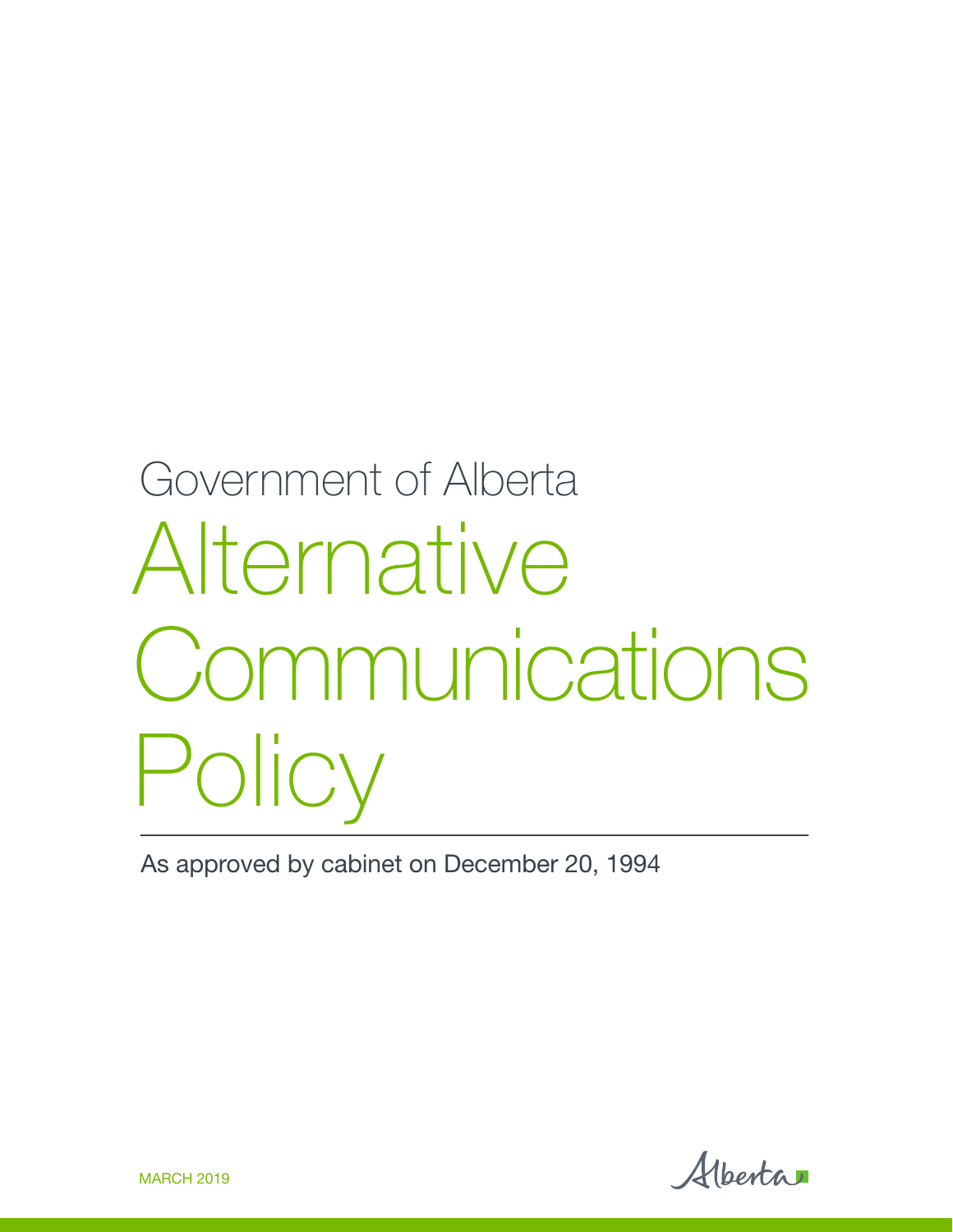For more information on this policy, please contact the Government of Alberta's Communications and Public Engagement Office (CPE). Communications and Public Engagement Office, Government of Alberta

March 2019

Alternative Communications Policy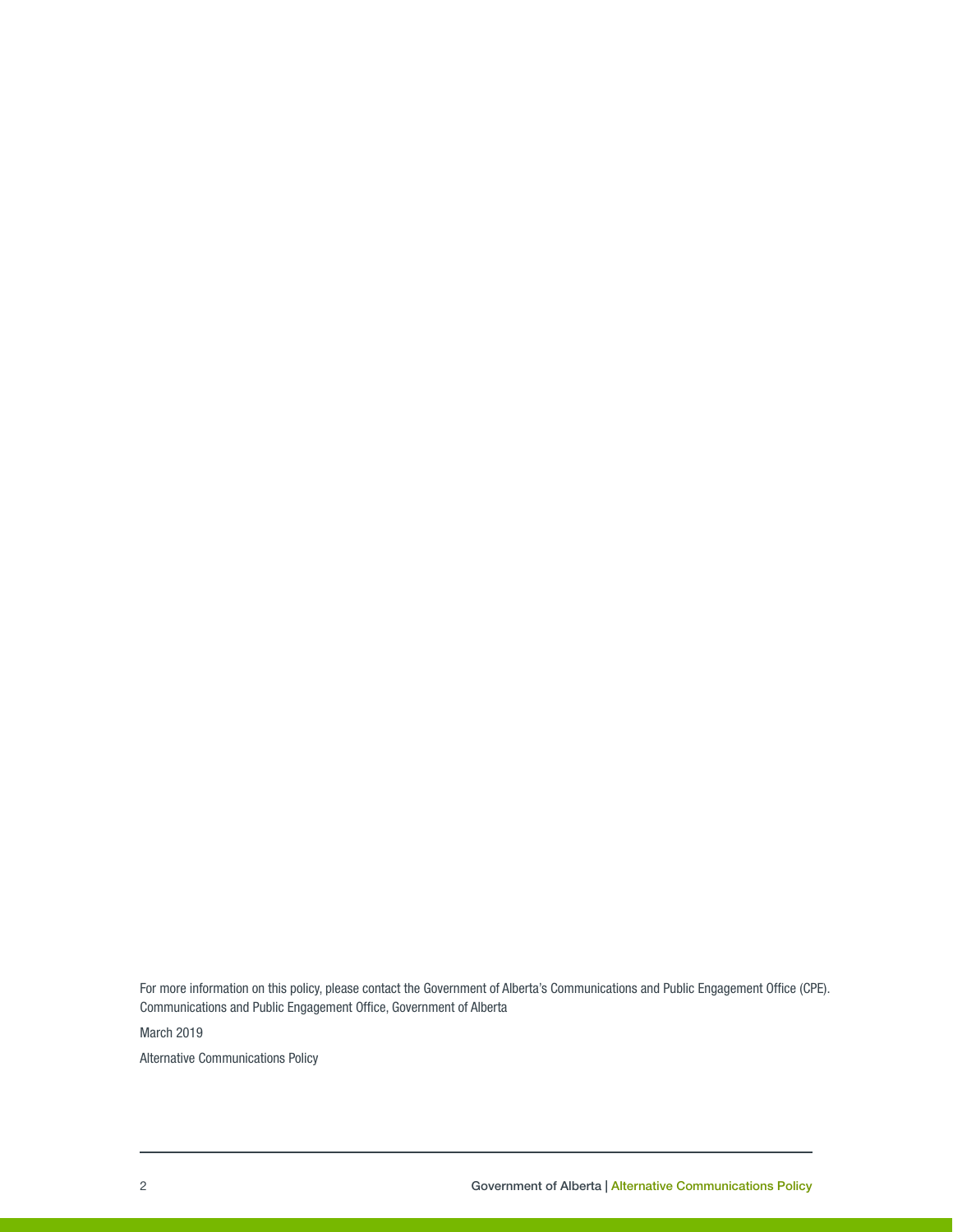# Table of Contents

| $\overline{\mathbf{4}}$ |
|-------------------------|
| $\overline{\mathbf{A}}$ |
| $\overline{\mathbf{A}}$ |
| 5                       |
| 5                       |
| 5                       |
| 5                       |
| 5                       |
| 6                       |
| 6                       |
| 6                       |
| 6                       |
| $\overline{7}$          |
| $\overline{7}$          |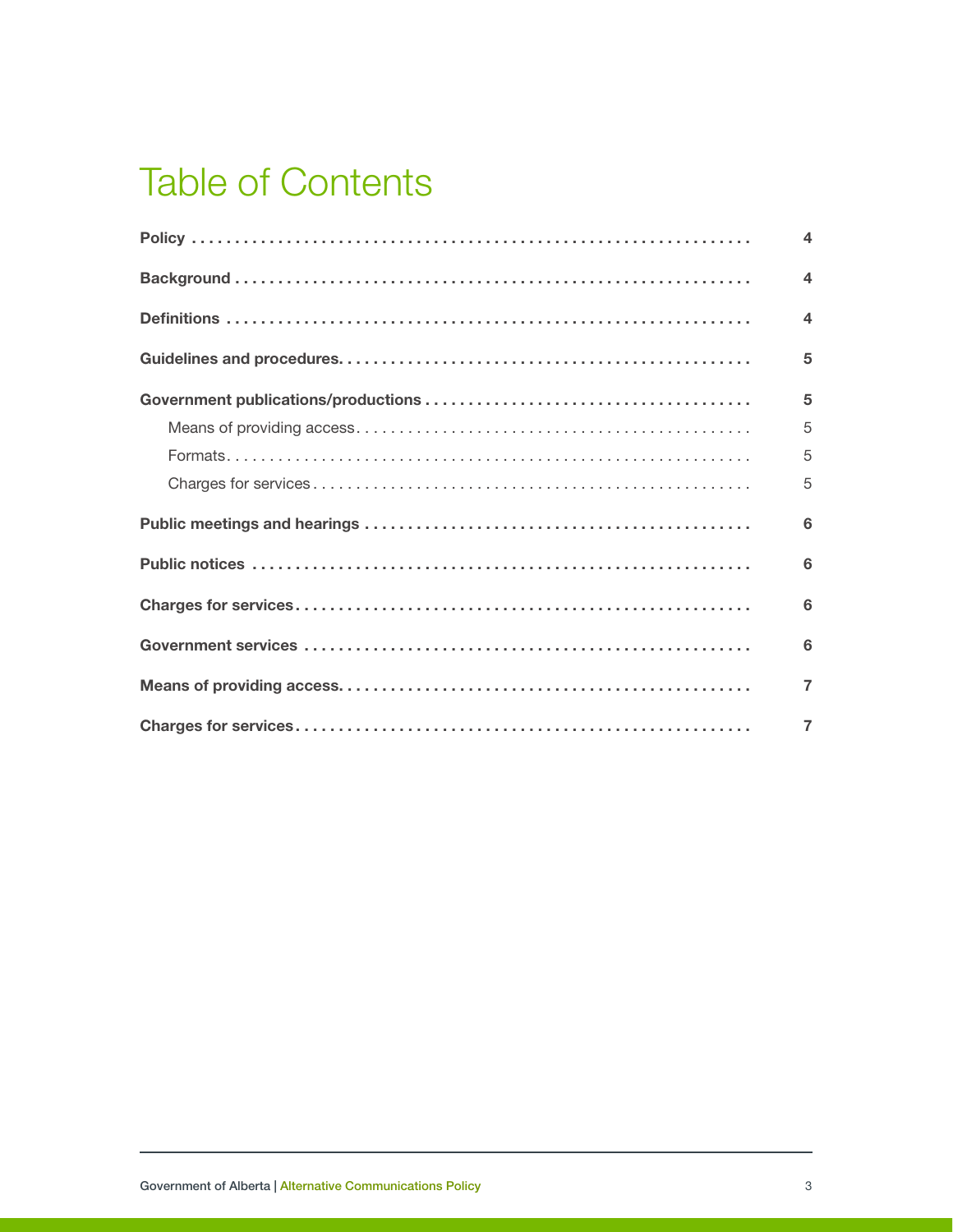# <span id="page-3-0"></span>Government of Alberta Alternative Communications Policy

# **Policy**

The Government of Alberta will ensure equitable access to the information intended for the general public in its publications, public meetings and services, to persons with alternative communications needs. Information will be provided within a reasonable time and at a cost that will not exceed that charged to persons without alternative communications needs. Information will be provided in the most cost-effective format possible to meet the communication need of the individual client.

# **Background**

The ability to communicate is essential if people are to give and receive and understand information. Albertans require reasonable access to government information through publications, audio-visual presentations, public meetings and services so that government services and programs are effective and meet the needs of Albertans.

In September 1992 the Premier's Council on the Status of Persons with Disabilities presented to government its Alternative Communications recommendations report. Five areas were identified for policy development: Government, the Justice System, Educational Resources, Sign Language Interpreters and Communication Technology. This policy addresses recommendation one: Government.

# **Definitions**

Persons with alternative communications needs are individuals who, because of age, level of literacy, mental, physical, sensory (deaf/hard of hearing, blind/visually impaired) or learning disability, are unable, without assistance, to access government information which would otherwise be available to them, or to understand or be understood by government service providers.

Alternative communications formats may include, but are not limited to: the use of print materials in alternative formats such as audio tapes, Braille, large print or synthesized speech; the inclusion of open/closed captioning for videotapes; the provision of communications assistance from assistive listening devices, sign language interpreters, oral communications facilitators, readers or notetakers.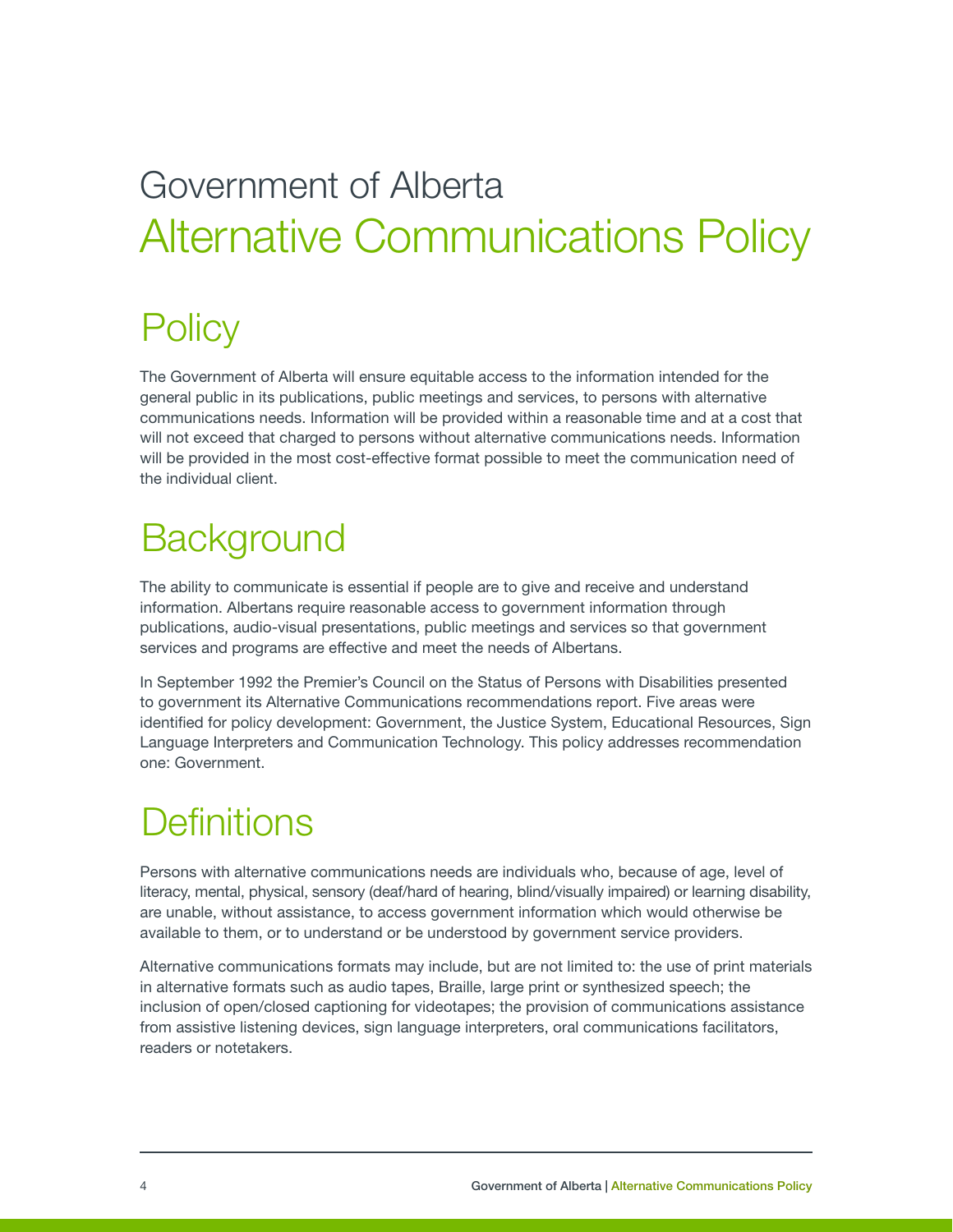# <span id="page-4-0"></span>Guidelines and procedures

The communications branch within each department will coordinate the provision of information for individuals with alternative communication needs. Communications and Public Engagement is designated to gather and disseminate information regarding alternative formats and services, and provide advice and expertise to departments with respect to the implementation of the policy. It is the responsibility and authority of individual departments or agencies to determine the most cost-effective and efficient way to meet the communications needs of their clients, including clients with alternative communications needs.

Formal requests for information under the *Freedom of Information and Protection of Privacy Act*  and regulations will be governed by that act and regulations.

# Government publications/productions

#### Means of providing access

- Self-identification of the need for alternative communications, or identification of need by an advocate or guardian will be accepted as a requirement for access to alternative communications formats.
- Generally, alternative formats of government publications/productions intended for the general public should be made available, upon request, within a reasonable time. If it can be anticipated that there will be a significant demand for a publication by people with print handicaps, alternative formats may be prepared in advance.
- Government documents should contain a statement indicating what alternative formats are available and where they can be obtained.

#### Formats

- The standard array of alternative print formats should include, but not be limited to, large print (14–18 point type), audio tape and Braille.
- Audio-visual productions should be accompanied by open/closed captions or, where appropriate, descriptive narration or some other form of communications assistance.
- Government libraries should arrange to make available when appropriate the required services of a reader upon request, with reasonable advance notice, in order to provide access to government publications, books and reports containing information intended for the public.

#### Charges for services

• Cost of services is the responsibility of the departments concerned. Charges to clients will not be higher than those to clients without alternative needs.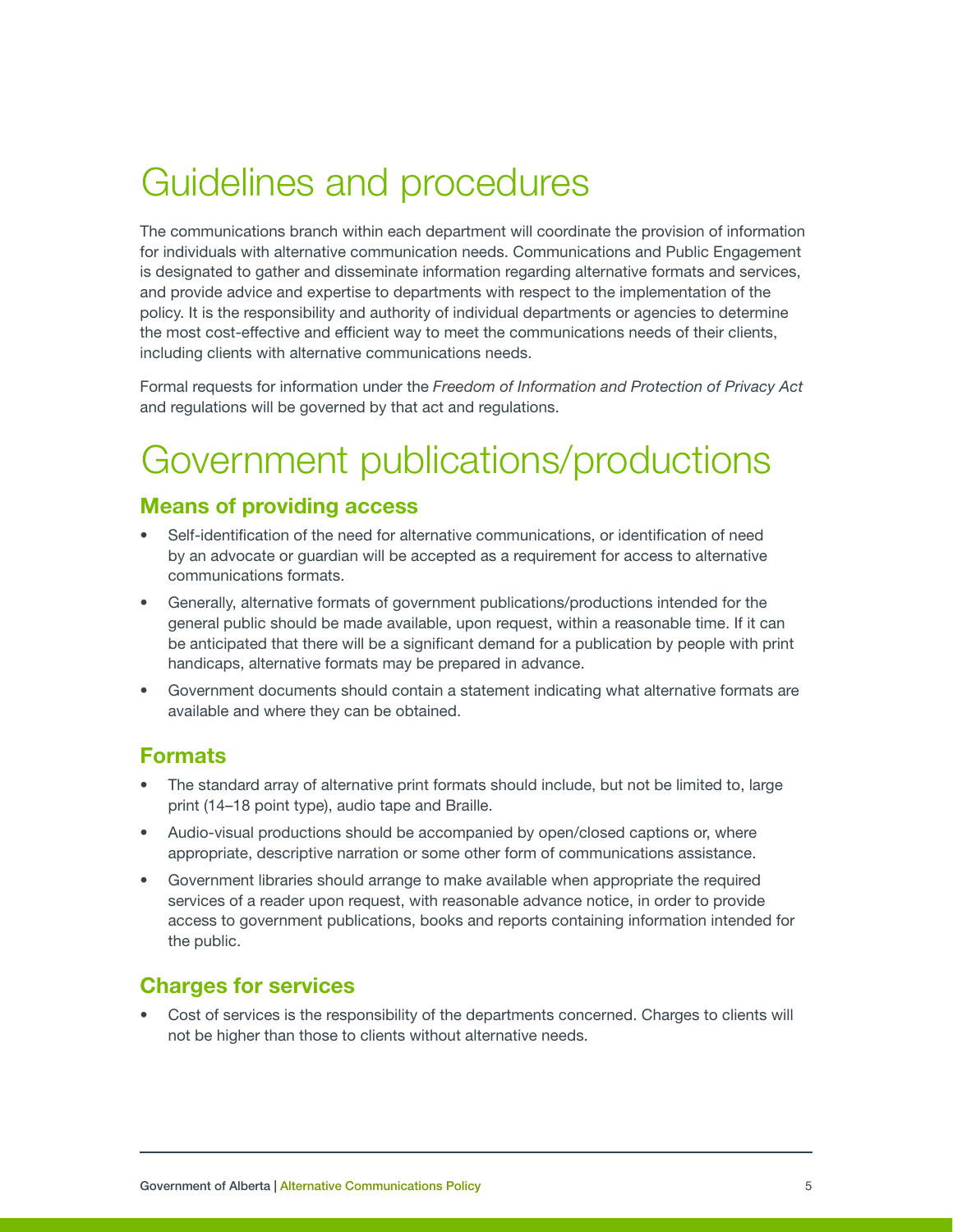# <span id="page-5-0"></span>Public meetings and hearings

- Generally, alternative formats of communication should be provided at public meetings and hearings when it can readily be anticipated there will be a need for them, or with reasonable advance notice of need. Alternative communications access may include sign language interpreters, materials in large print, oral communications facilitators, notetakers or assistive listening devices.
- The location for meetings and hearings should be physically accessible to persons with disabilities. Physical considerations should include: wheelchair access, washroom access, good lighting, the use of backlit projectors to avoid the need to dim lights, and good acoustics/minimal background noise.

# Public notices

- Notices/advertising of public meetings should indicate accessibility by use of international wheelchair and ear symbols. Notices/advertising should state that alternative communications formats will be made available with reasonable advance notice and indicate the person to contact to access those services.
- In those instances where alternative communications formats are being provided, notices of public meetings should indicate what specific formats/services will be available.

## Charges for services

• Upon determination by the Department of the type of access needed, the appropriate communication assistance should be arranged and paid for by the Department holding the meeting or public hearing.

## Government services

• Services include all those in which there may be lengthy, complex or confidential communications.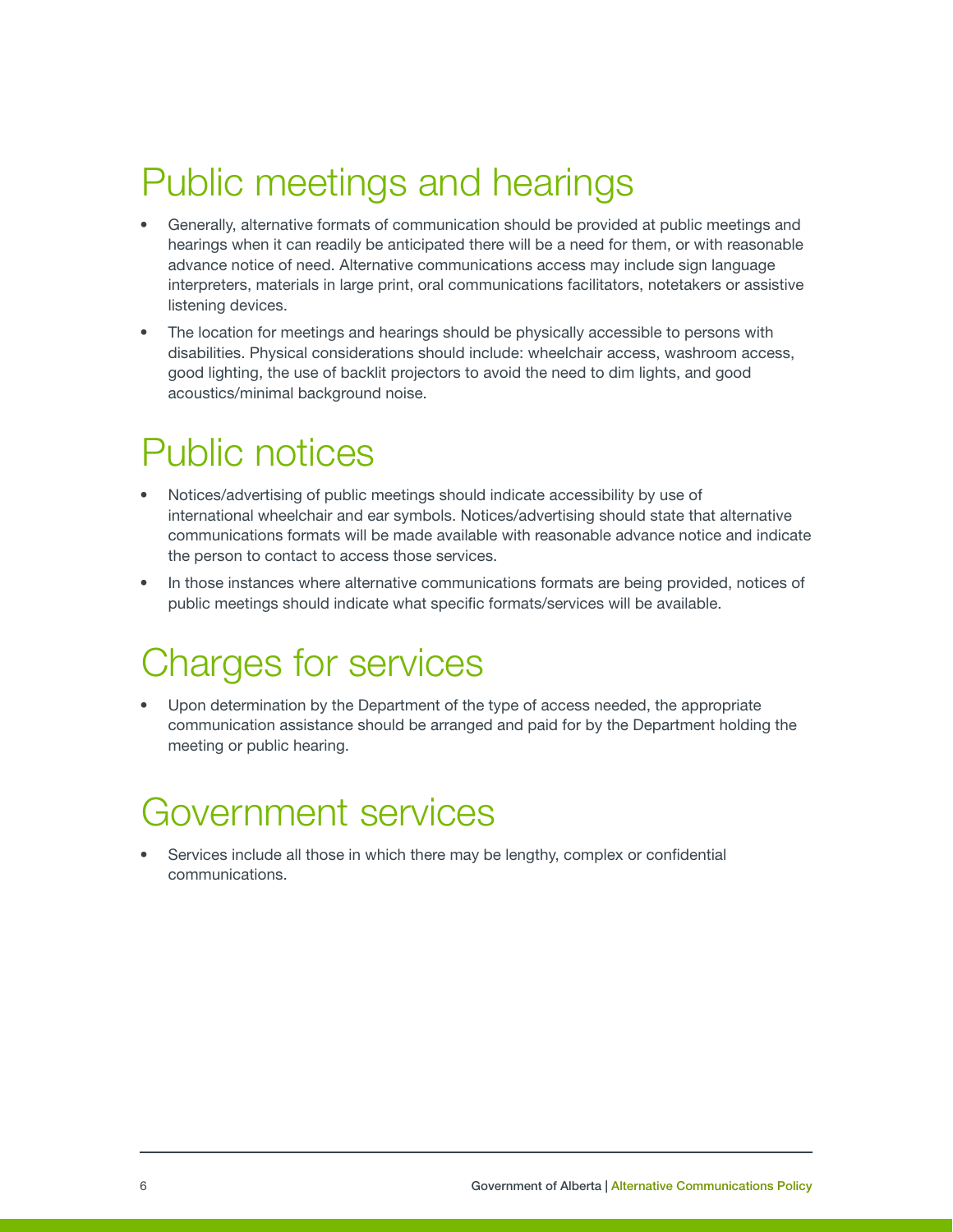# <span id="page-6-0"></span>Means of providing access

- The range of supports available with advance notice should include, but not be limited to, sign language interpreters, oral communications facilitators, interveners (for deaf-blind), guides or readers, notetakers, and materials in alternative formats.
- Communications branches of departments should ensure telephone access via TDD (Telecommunications Device for the Deaf), through the Government RITE system for low activity areas, and through separate TDD lines for higher volume areas. The availability of a TDD should be listed in telephone directories. Training in the proper use of this equipment should be provided to affected staff.

# Charges for services

• Cost of services will be the responsibility of the department providing them.